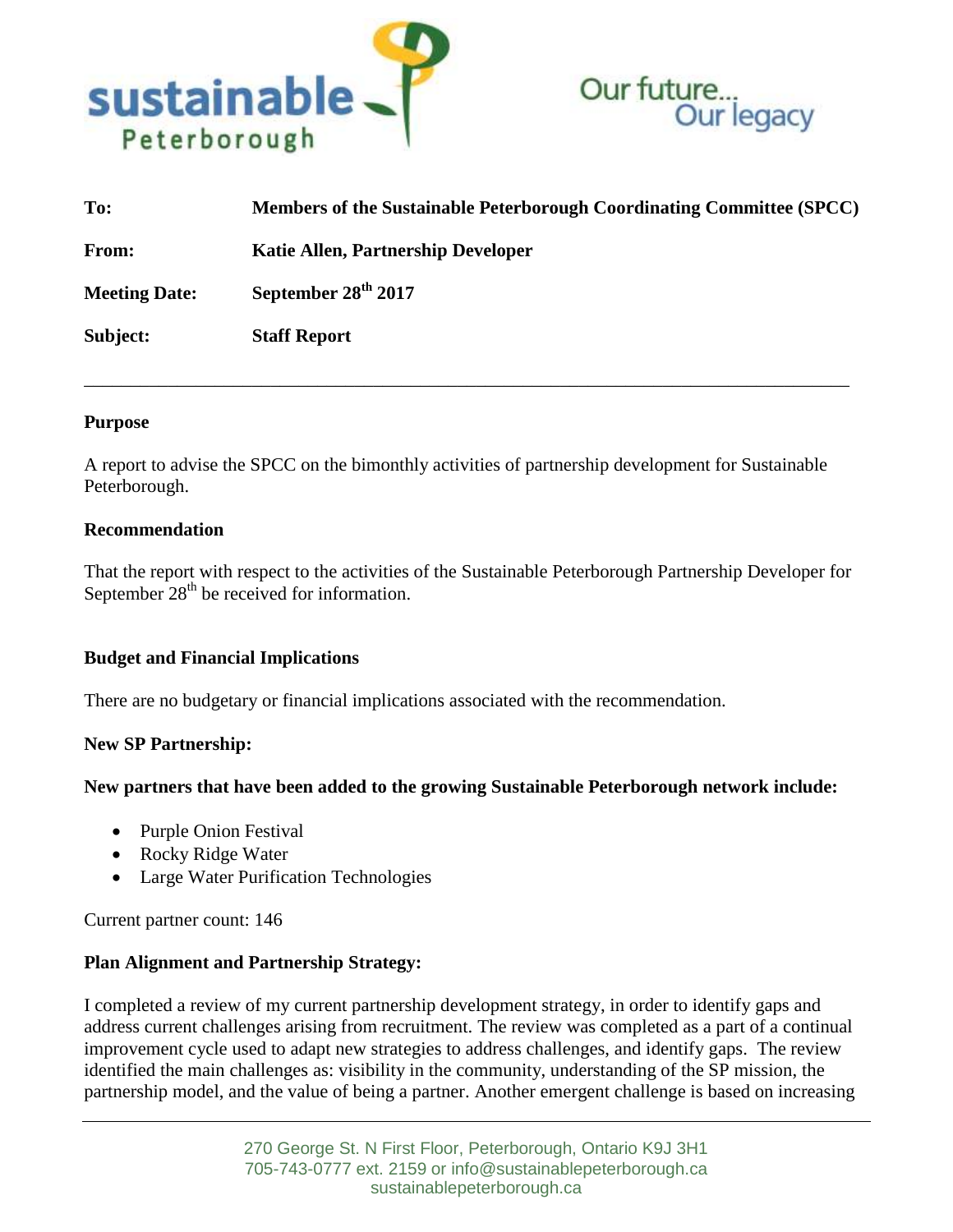

# Our future...<br>Our legacy

the response rate for potential partners by phone, email, or in person. To address these identified challenges, I have been working to increase social media presence, and reach out via social media tools to increase visibility, awareness, partner promotion and build new connections. The aim to increased social media presence is to build momentum, awareness and increase value-add for partnership. I have been connecting partner showcase pieces with events in the GPA, including Zero House, Pollinator Week, Peterborough Pulse, Peterborough VegFest, The Purple Onion, and the Love Local Expo (to be released). Utilizing promotional tools, telling partners stories, and promoting their events, aims to increase effectiveness and momentum for the recruitment process and share the great work in the GPA.

# Community Outreach:

Unfortunately, due to an injury I was unable to attend Ptbo Pulse. However, I did work with the team to arrange planning details, and full coverage for the event (both in person and via social media). I attended Peterborough VegFest, and networked with the local vendors, as well as promoted the event via social media and a partner showcase. I will attend the Purple Onion Festival, as well as the Love Local Expo to increase SP visibility, and network for new partnership.

# **Social media analytics:**

| <b>Month</b>         | <b>Tweet</b><br><b>Impression</b> | <b>Profile Visit</b> | <b>Mention</b> | <b>New Followers</b> |
|----------------------|-----------------------------------|----------------------|----------------|----------------------|
| June                 | 17,900                            | 205                  |                | 10                   |
| July                 | 14,000                            | 220                  |                |                      |
| Aug                  | 22,200                            | 260                  | 10             |                      |
| Sept (as of Sept 21) | 12,500                            | 189                  |                |                      |

**Twitter** 

Facebook

| <b>Month</b>     | <b>Page Views</b> | <b>Page Likes</b> | <b>Post Engagements</b> | <b>Reached</b> |
|------------------|-------------------|-------------------|-------------------------|----------------|
| June             | $\mathbf{r}$      |                   | 316                     | 2,191          |
| July             | 14                |                   | 165                     | 1,119          |
| Aug              | $\sim$            |                   | 135                     | 1,581          |
| Sept (as of Sept | 10                |                   | 207                     | 832            |
| 21)              |                   |                   |                         |                |

## **Next Steps**

I will continue to create partner showcase articles and promote partner initiatives and their events. Partnership recruitment is ongoing.

Submitted by,